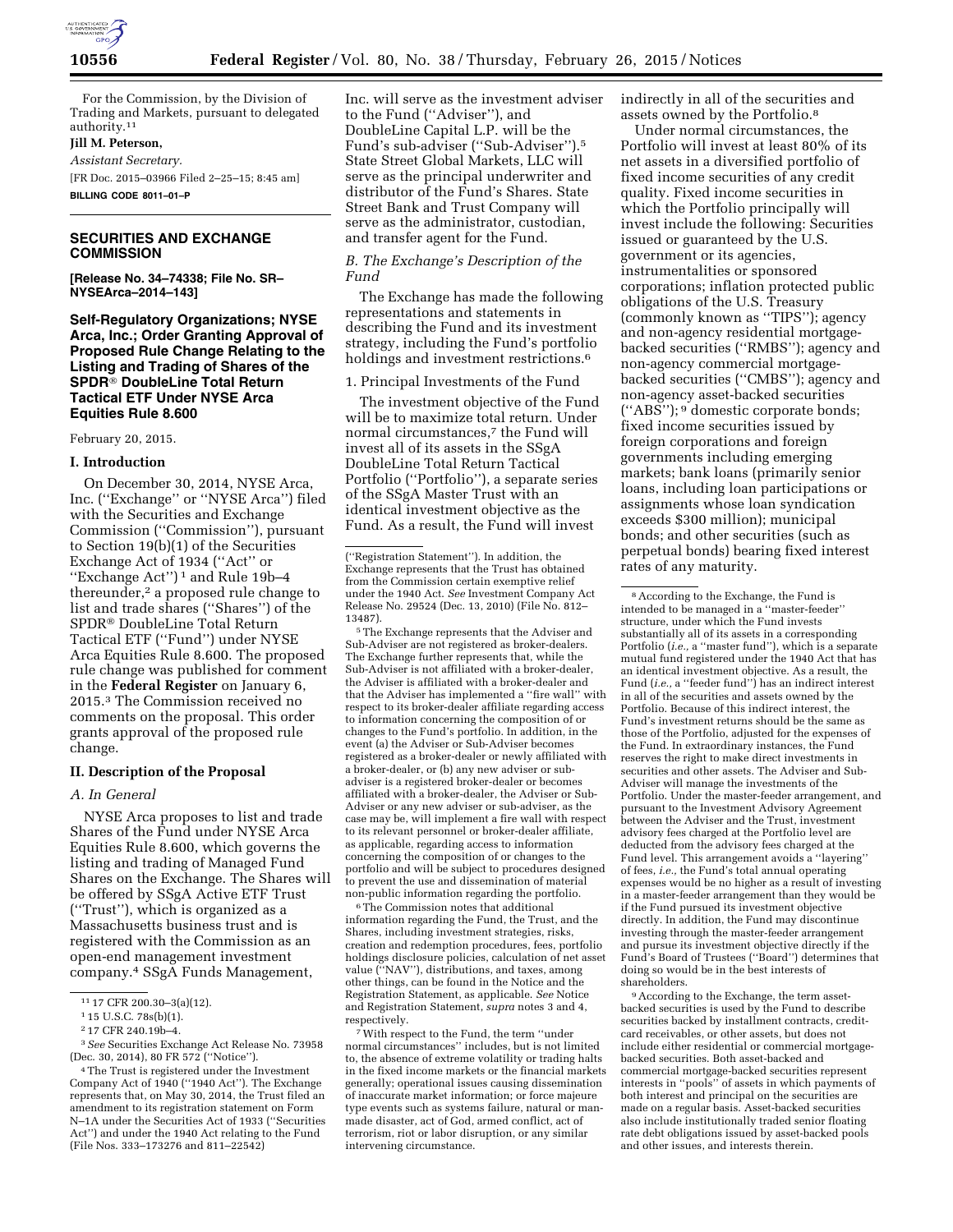According to the Exchange, the Portfolio intends to invest at least 20% of its net assets in mortgage-backed securities of any maturity or type guaranteed by, or secured by collateral that is guaranteed by, the U.S. government, its agencies, instrumentalities or sponsored corporations, or in privately issued mortgage-backed securities rated at the time of investment Aa3 or higher by Moody's Investor Service, Inc. (''Moody's'') or AA- or higher by Standard & Poor's Rating Service (''S&P'') or the equivalent by any other nationally recognized statistical rating organization (''NRSRO'') or in unrated securities that are determined by the Adviser to be of comparable quality.10

The Portfolio may invest in corporate bonds,11 which may be investment grade or below investment grade. The Portfolio may also invest in sovereign debt,12 which may be either investment grade or below investment grade. The Portfolio may invest up to 25% of its net assets in corporate high yield securities (commonly known as ''junk bonds''). Under normal circumstances, the combined total of corporate, sovereign, non-agency, and all other debt rated below investment grade will not exceed 40% of the Fund's net assets. The Exchange represents that the Sub-Adviser will strive to allocate below investment grade securities broadly by industry and issuer in an attempt to reduce the impact of negative events on an industry or issuer. Below investment grade securities are instruments that are rated BB+ or lower by S&P or Fitch Inc. or Ba1 or lower by Moody's or, if unrated by a NRSRO, of comparable quality in the opinion of the Sub-Adviser.

The Portfolio may invest up to 15% of its net assets in securities denominated in foreign currencies, and

12Sovereign debt obligations are issued or guaranteed by foreign governments or their agencies. Sovereign debt may be in the form of conventional securities or other types of debt instruments, such as loans or loan participations.

may invest beyond this limit in U.S. dollar-denominated securities of foreign issuers. The Portfolio may invest up to 25% of its net assets in securities and instruments that are economically tied to emerging market countries.

The Portfolio may invest in U.S. government obligations.13 The Portfolio may also invest in TIPS of the U.S. Treasury, as well as TIPS of major governments and emerging market countries, excluding the United States.14

The Portfolio may invest a substantial portion of its assets in U.S. agency mortgage pass-through securities.15 The Portfolio will seek to obtain exposure to U.S. agency mortgage pass-through securities primarily through the use of ''to-be-announced'' or ''TBA transactions."<sup>16</sup>

The Portfolio may invest in bank loans,<sup>17</sup> which include floating rate loans. Bank loan interests may be acquired from U.S. or foreign commercial banks, insurance companies, finance companies, or other financial institutions that have made loans or are members of a lending syndicate or from other holders of loan interests. The Portfolio may also invest in both secured and unsecured loans.

The Portfolio may invest in collateralized loan obligations (''CLOs'').18 When investing in CLOs,

14TIPS are a type of security that are issued by a government and that are designed to provide inflation protection to investors.

15The term ''U.S. agency mortgage pass-through security'' refers to a category of pass-through securities backed by pools of mortgages and issued by one of several U.S. government-sponsored enterprises: Ginnie Mae, Fannie Mae, or Freddie Mac.

 $^{16\;\mathstrut \textbf{``TBA''}}$  refers to a commonly used mechanism for the forward settlement of U.S. agency mortgage pass-through securities, and not to a separate type of mortgage-backed security. Most transactions in mortgage pass-through securities occur through the use of TBA transactions. TBA transactions generally are conducted in accordance with widely-accepted guidelines which establish commonly observed terms and conditions for execution, settlement and delivery. In a TBA transaction, the buyer and seller decide on general trade parameters, such as agency, settlement date, par amount, and price. The actual pools delivered generally are determined two days prior to settlement date.

 $^{\rm 17}$  Bank loans typically pay interest at rates which are re-determined periodically on the basis of a floating base lending rate (such as the London Inter-Bank Offered Rate) plus a premium. Bank loans are typically of below investment grade quality. Bank loans generally (but not always) hold the most senior position in the capital structure of a borrower and are often secured with collateral.

18A CLO is a financing company (generally called a Special Purpose Vehicle or ''SPV''), created to reapportion the risk and return characteristics of a pool of assets. While the assets underlying CLOs are

the Portfolio will not invest in equity tranches, which are the lowest tranche. However, the Portfolio may invest in lower debt tranches of CLOs, which typically experience a lower recovery, greater risk of loss, or greater deferral or non-payment of interest than more senior debt tranches of the CLO. In addition, the Portfolio intends to invest in CLOs consisting primarily of individual bank loans of borrowers and not repackaged CLO obligations from other high risk pools. The underlying bank loans purchased by CLOs are generally performing at the time of purchase but may become nonperforming, distressed, or defaulted. CLOs with underlying assets of nonperforming, distressed, or defaulted loans are not contemplated to comprise a significant portion of the Portfolio's investments in CLOs.

The Sub-Adviser will actively manage the Portfolio's asset class exposure using a top-down approach based on analysis of sector fundamentals. The Sub-Adviser will rotate Portfolio assets among sectors in various markets to attempt to maximize return. Individual securities within asset classes will be selected using a bottom up approach. Under normal circumstances, the Sub-Adviser will use a controlled risk approach in managing the Portfolio's investments. The techniques of this approach attempt to control the principal risk components of the fixed income markets and include consideration of security selection within a given sector; relative performance of the various market sectors; the shape of the yield curve; and fluctuations in the overall level of interest rates.

The Sub-Adviser also will monitor the duration of the securities held by the Portfolio to seek to mitigate exposure to interest rate risk.19 Under normal circumstances, the Sub-Adviser will seek to maintain an investment portfolio with a weighted average effective duration of no less than 1 year and no more than 8 years. The duration of the portfolio may vary materially from its target, from time to time.

#### 2. Non-Principal Investments

The Exchange represents that while the Adviser and Sub-Adviser, under normal circumstances, will invest at

<sup>10</sup>The Exchange represents that investments in non-agency RMBS, CMBS, and ABS (including CLOs, as defined herein) in the aggregate will not exceed 20% of the net assets of the Portfolio. *See infra* note 18 and accompanying text (describing CLOs).

<sup>&</sup>lt;sup>11</sup>The investment return of corporate bonds reflects interest on the bond and changes in the market value of the bond. The market value of a corporate bond may be affected by the credit rating of the corporation, the corporation's performance, and perceptions of the corporation in the market place. The Exchange represents that the Adviser expects that, under normal circumstances, the Fund will generally seek to invest in corporate bond issuances that have at least \$100,000,000 par amount outstanding in developed countries and at least \$200,000,000 par amount outstanding in emerging market countries.

<sup>13</sup>U.S. government obligations are a type of bond. U.S. government obligations include securities issued or guaranteed as to principal and interest by the U.S. government, its agencies or instrumentalities.

typically bank loans, the assets may also include: (i) Unsecured loans; (ii) other debt securities that are rated below investment grade; (iii) debt tranches of other CLOs; and (iv) equity securities that are incidental to investments in bank loans.

<sup>19</sup> Duration is a measure used to determine the sensitivity of a security's price to changes in interest rates. The longer a security's duration, the more sensitive it will be to changes in interest rates.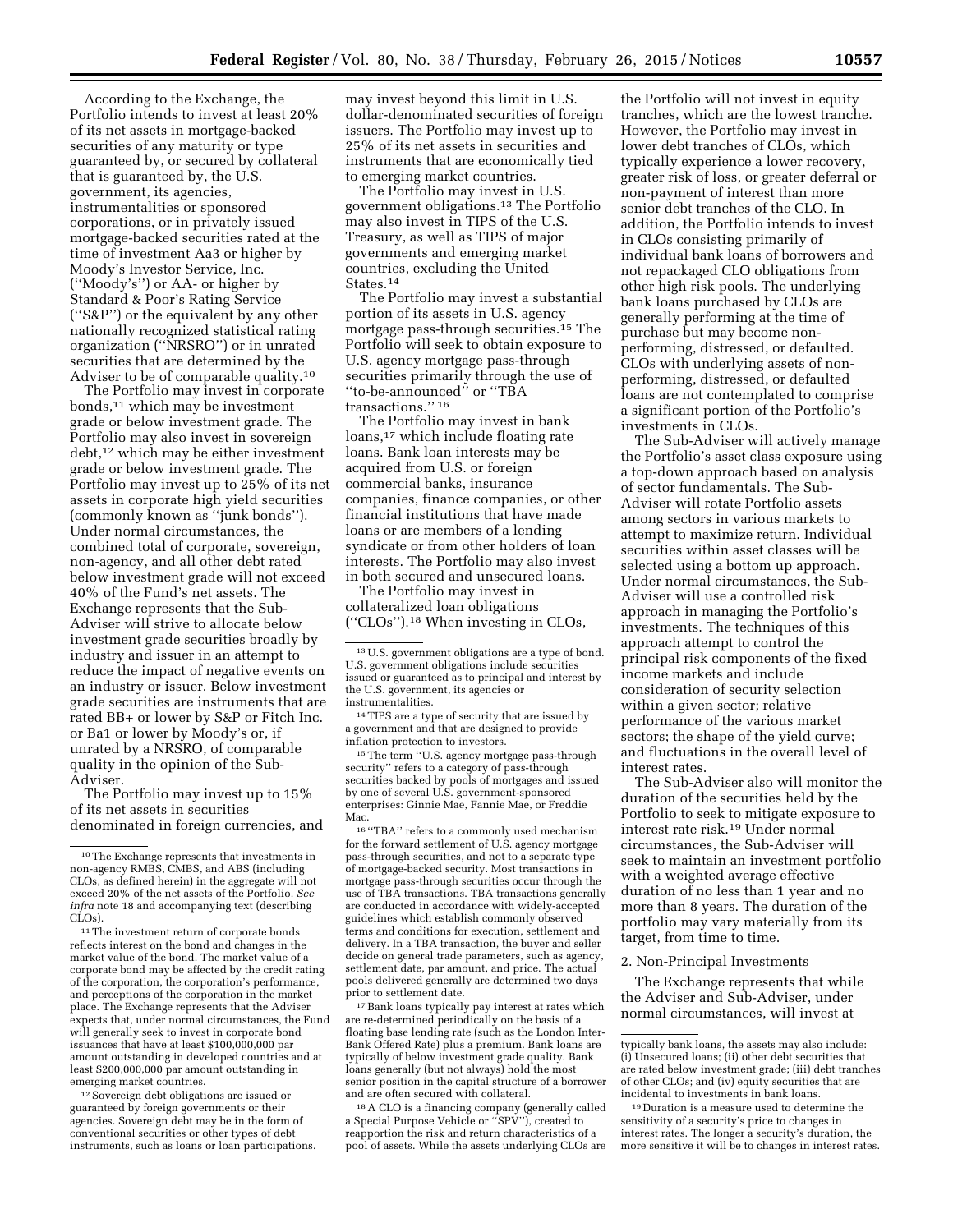least 80% of the Portfolio's net assets in fixed income securities, the Adviser and Sub-Adviser may invest up to 20% of the Portfolio's net assets in other securities and financial instruments, as described below.

The Fund may (either directly or through its investments in its corresponding Portfolio) invest in money market instruments,20 cash, and cash equivalents, on an ongoing basis to provide liquidity or for other reasons. Any of these instruments may be purchased on a current or a forwardsettled basis.

The Portfolio may invest in preferred securities traded on an exchange or over-the-counter (''OTC'').21 The Portfolio may purchase exchange-traded common stocks and exchange-traded preferred securities of foreign corporations. The Fund's investments in common stock of foreign corporations may also be in the form of American Depositary Receipts (''ADRs''), Global Depositary Receipts (''GDRs''), and European Depositary Receipts (''EDRs'') (collectively ''Depositary Receipts'').22

21Preferred securities pay fixed or adjustable rate dividends to investors and have ''preference'' over common stock in the payment of dividends and the liquidation of a company's assets.

<sup>22</sup> Depositary Receipts are receipts, typically issued by a bank or trust company, which evidence ownership of underlying securities issued by a foreign corporation. For ADRs, the depository is typically a U.S. financial institution, and the underlying securities are issued by a foreign issuer. For other Depositary Receipts, the depository may be a foreign or a U.S. entity, and the underlying securities may have a foreign or a U.S. issuer. Depositary Receipts will not necessarily be denominated in the same currency as their underlying securities. Generally, ADRs, in registered form, are designed for use in the U.S. securities market, and EDRs, in bearer form, are designated for use in European securities markets. GDRs are tradable both in the United States and in Europe and are designed for use throughout the world. The Fund may invest in sponsored or unsponsored ADRs; however, not more than 10% of the net assets of the Fund will be invested in unsponsored ADRs. With the exception of

The Portfolio may invest in exchangetraded or OTC convertible securities.23

The Portfolio may invest in exchangetraded products (''ETPs''), which include exchange-traded funds (''ETFs'') registered under the 1940 Act; exchange-traded commodity trusts; and exchange-traded notes ("ETNs").<sup>24</sup>

The Portfolio may invest up to 20% of its net assets in one or more ETPs that are qualified publicly traded partnerships (''QPTPs'') and whose principal activities are the buying and selling of commodities or options, futures, or forwards with respect to commodities.25

The Portfolio may invest up to 20% of its assets in derivatives, including exchange-traded futures on Treasuries or Eurodollars; U.S. exchange-traded or OTC put and call options contracts and OTC or exchange-traded swap agreements (including interest rate swaps, total return swaps, excess return swaps, and credit default swaps).<sup>26</sup> The

23Convertible securities are bonds, debentures, notes, preferred stocks, or other securities that may be converted or exchanged (by the holder or by the issuer) into shares of the underlying common stock (or cash or securities of equivalent value) at a stated exchange ratio.

24For purposes of this filing, ETPs include Investment Company Units (as described in NYSE Arca Equities Rule 5.2(j)(3)); Index-Linked Securities (as described in NYSE Arca Equities Rule 5.2(j)(6)); Portfolio Depositary Receipts (as described in NYSE Arca Equities Rule 8.100); Trust Issued Receipts (as described in NYSE Arca Equities Rule 8.200); Commodity-Based Trust Shares (as described in NYSE Arca Equities Rule 8.201); Currency Trust Shares (as described in NYSE Arca Equities Rule 8.202); Commodity Index Trust Shares (as described in NYSE Arca Equities Rule 8.203); and Managed Fund Shares (as described in NYSE Arca Equities Rule 8.600). The Portfolio may invest in certain ETPs that pay fees to the Adviser and its affiliates for management, marketing, or other services. The ETPs all will be listed and traded in the U.S. on national securities exchanges. While the Fund may invest in inverse ETPs, the Fund will not invest in leveraged or inverse leveraged ETPs.

25 Income from QPTPs is generally qualifying income. A QPTP is an entity that is treated as a partnership for federal income tax purposes, subject to certain requirements. If such an ETP fails to qualify as a QPTP, the income generated from the Portfolio's investment in the QPTP may not be qualifying income. Examples of such entities are the PowerShares DB Energy Fund, PowerShares DB Oil Fund, PowerShares DB Precious Metals Fund, PowerShares DB Gold Fund, PowerShares DB Silver Fund, PowerShares DB Base Metals Fund, and PowerShares DB Agriculture Fund, which are listed and traded on the Exchange pursuant to NYSE Arca Equities Rule 8.200.

26Swap agreements are contracts between parties in which one party agrees to make periodic payments to the other party based on the change in

Portfolio will segregate cash and appropriate liquid assets if required to do so by Commission or Commodity Futures Trading Commission (''CFTC'') regulation or interpretation. The Portfolio will segregate assets necessary to meet any accrued payment obligations when it is the buyer of CDS.27 In cases where the Portfolio is a seller of CDS, the Portfolio will be required to segregate the full notional amount of the CDS. According to the Exchange, segregating the full notional amount of the CDS will not limit the Portfolio's exposure to loss.

The Portfolio may invest in the securities of other investment companies, including affiliated funds, money market funds, and closed-end funds, subject to applicable limitations under Section  $12\overline{d}$ [1] of the 1940 Act.

The Portfolio may invest in variable and floating rate securities.28 The Portfolio may also purchase floating rate securities.29

The Portfolio may conduct foreign currency transactions on a spot (*i.e.,*  cash) or forward basis (*i.e.,* by entering into forward contracts to purchase or sell foreign currencies).

The Portfolio may invest in foreign corporate and sovereign bonds originating from issuers in emerging market countries.30

market value or level of a specified rate, index, or asset. In return, the other party agrees to make payments to the first party based on the return of a different specified rate, index, or asset. In the case of a credit default swap (''CDS''), the contract gives one party (the buyer) the right to recoup the economic value of a decline in the value of debt securities of the reference issuer if the credit event (a downgrade or default) occurs. CDS may require initial premium (discount) payments, as well as periodic payments (receipts) related to the interest leg of the swap or to the default of a reference obligation.

27The Exchange represents that the Portfolio will enter into CDS agreements only with counterparties that meet certain standards of creditworthiness.

28 Variable rate securities are instruments issued or guaranteed by entities such as (1) the U.S. government, or an agency or instrumentality thereof, (2) corporations, (3) financial institutions, (4) insurance companies, or (5) trusts that have a rate of interest subject to adjustment at regular intervals but less frequently than annually. A variable rate security provides for the automatic establishment of a new interest rate on set dates Variable rate obligations, whose interest is readjusted no less frequently than annually, will be deemed to have a maturity equal to the period remaining until the next readjustment of the interest rate.

29A floating rate security provides for the automatic adjustment of its interest rate whenever a specified interest rate changes. Interest rates on these securities are ordinarily tied to, and are a percentage of, a widely recognized interest rate, such as the yield on 90-day U.S. Treasury bills or the prime rate of a specified bank. These rates may change as often as twice daily.

30An ''emerging market country'' is a country that, at the time the Fund invests in the related fixed income instruments, is classified as an

<sup>20</sup>Money market instruments are generally shortterm investments that may include but are not limited to: (i) Shares of money market funds (including those advised by the Adviser); (ii) obligations issued or guaranteed by the U.S. government, its agencies, or instrumentalities (including government-sponsored enterprises); (iii) negotiable certificates of deposit, bankers' acceptances, fixed time deposits, and other obligations of U.S. and foreign banks (including foreign branches) and similar institutions; (iv) commercial paper rated at the date of purchase ''Prime-1'' by Moody's or ''A–1'' by S&P, or, if unrated, of comparable quality as determined by the Adviser; (v) non-convertible corporate debt securities (*e.g.,* bonds and debentures) that have remaining maturities at the date of purchase of not more than 397 days and that satisfy the rating requirements set forth in Rule 2a–7 under the 1940 Act; and (vi) short-term U.S. dollar-denominated obligations of foreign banks (including U.S. branches) that, in the opinion of the Adviser, are of comparable quality to obligations of U.S. banks which may be purchased by the Portfolio.

unsponsored ADRs, all equity securities (*i.e.,*  common stocks, Depositary Receipts, certain preferred securities, ETPs, and certain other exchange-traded investment company securities) in which the Portfolio or Fund may invest will trade on markets that are members of the Intermarket Surveillance Group (''ISG'') or that have entered into a comprehensive surveillance agreement with the Exchange.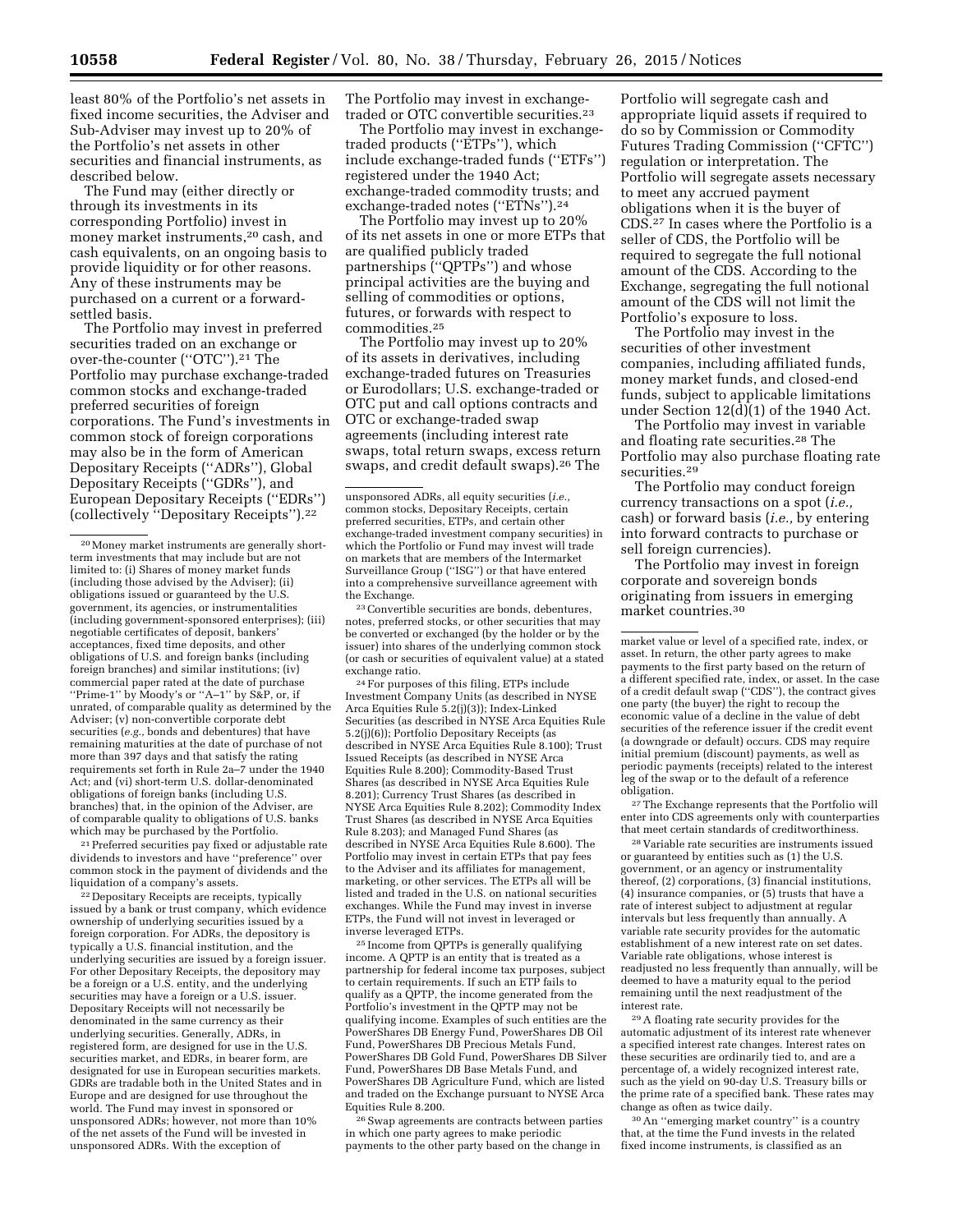The Portfolio may invest in municipal securities,<sup>31</sup> including general obligation bonds 32 and limited obligation bonds 33 (or revenue bonds), including industrial development bonds issued pursuant to former federal tax law and municipal leases, certificates of participation in such lease obligations, and installment purchase contract obligations.

The Portfolio may invest in repurchase agreements with commercial banks, brokers, or dealers to generate income from its excess cash balances and to invest securities lending cash collateral.34 The Portfolio may also enter into reverse repurchase agreements.35 The Portfolio's exposure to reverse repurchase agreements will be covered by securities having a value equal to or greater than such commitments. Under the 1940 Act, reverse repurchase agreements are considered borrowings. Although there is no limit on the percentage of Fund assets that can be used in connection with reverse repurchase agreements, the Portfolio does not expect to engage, under normal circumstances, in reverse repurchase agreements with respect to more than 331⁄3% of its net assets.

The Portfolio may invest in ''Restricted Securities.'' 36

According to the Exchange, in certain situations or market conditions, the Fund may (either directly or through the corresponding Portfolio) temporarily

31Municipal securities are securities issued by states, municipalities, and other political subdivisions, agencies, authorities, and instrumentalities of states and multi-state agencies or authorities.

<sup>32</sup> General obligation bonds are obligations involving the credit of an issuer possessing taxing power, and are payable from such issuer's general revenues and not from any particular source.

<sup>33</sup> Limited obligation bonds are payable only from the revenues derived from a particular facility or class of facilities or, in some cases, from the proceeds of a special excise or other specific revenue source.

34A repurchase agreement is an agreement under which a fund acquires a financial instrument (*e.g.,*  a security issued by the U.S. government or an agency thereof, a banker's acceptance or a certificate of deposit) from a seller, subject to resale to the seller at an agreed upon price and date (normally, the next business day).

35Reverse repurchase agreements involve the sale of securities with an agreement to repurchase the securities at an agreed-upon price, date, and interest payment, and have the characteristics of borrowing.

36Restricted Securities are securities that are not registered under the Securities Act, but which can be offered and sold to ''qualified institutional buyers'' under Rule 144A under the Securities Act. *See infra* note 37 and accompanying text.

depart from its normal investment policies and strategies, provided that the alternative is consistent with the Fund's investment objective and is in the best interest of the Fund. For example, the Fund may hold a higher than normal proportion of its assets in cash in times of extreme market stress.

#### 3. Investment Restrictions

The Exchange represents that the Fund may hold up to an aggregate amount of 15% of its net assets in illiquid assets (calculated at the time of investment), including Rule 144A Restricted Securities deemed illiquid by the Adviser, consistent with Commission guidance, and repurchase agreements having maturities longer than seven days.37 The Exchange represents that the Fund will monitor its portfolio liquidity on an ongoing basis to determine whether, in light of current circumstances, an adequate level of liquidity is being maintained, and will consider taking appropriate steps in order to maintain adequate liquidity if, through a change in values, net assets, or other circumstances, more than 15% of the Fund's net assets are held in illiquid assets. Illiquid assets include securities subject to contractual or other restrictions on resale and other instruments that lack readily available markets as determined in accordance with Commission staff guidance.

According to the Exchange, the Portfolio and Fund will each be classified as a non-diversified investment company under the 1940 Act. A ''non-diversified'' classification means that the Portfolio or Fund is not limited by the 1940 Act with regard to the percentage of its assets that may be invested in the securities of a single issuer. This means that the Portfolio or Fund may invest a greater portion of its assets in the securities of a single issuer than a diversified fund. The Portfolio and Fund intend to maintain the required level of diversification and otherwise conduct their operations so as to qualify as a ''regulated investment company'' for purposes of the Internal Revenue Code of 1986. The Portfolio and Fund do not intend to concentrate

their investments in any particular industry. The Portfolio and Fund look to the Global Industry Classification Standard Level 3 (Industries) in making industry determinations.

The Exchange represents that the Fund's investments will be consistent with its investment objective and will not be used to enhance leverage.

## **III. Discussion and Commission Findings**

After careful review, the Commission finds that the Exchange's proposal to list and trade the Shares is consistent with the Exchange Act and the rules and regulations thereunder applicable to a national securities exchange.38 In particular, the Commission finds that the proposed rule change is consistent with Section 6(b)(5) of the Exchange Act,39 which requires, among other things, that the Exchange's rules be designed to promote just and equitable principles of trade, to remove impediments to and perfect the mechanism of a free and open market and a national market system, and, in general, to protect investors and the public interest.

The Commission finds that the proposal to list and trade the Shares on the Exchange is consistent with Section  $11A(a)(1)(C)(iii)$  of the Exchange Act,<sup>40</sup> which sets forth the finding of Congress that it is in the public interest and appropriate for the protection of investors and the maintenance of fair and orderly markets to assure the availability to brokers, dealers, and investors of information with respect to quotations for and transactions in securities. Quotation and last-sale information for the Shares will be available via the Consolidated Tape Association (''CTA'') high-speed line. In addition, the Indicative Optimized Portfolio Value ("IOPV"), $41$  which is the Portfolio Indicative Value, as defined in NYSE Arca Equities Rule 8.600(c)(3), will be widely disseminated at least every 15 seconds during the Exchange's Core Trading Session by one or more major market data vendors.42 On each business day, before commencement of

38 In approving this proposed rule change, the Commission has considered the proposed rule's impact on efficiency, competition, and capital formation. *See* 15 U.S.C. 78c(f).

41Premiums and discounts between the IOPV and the market price may occur. This should not be viewed as a ''real-time'' update of the NAV per Share of the Fund, which will be calculated only once a day.

42The Exchange represents that several major market data vendors display and/or make widely available Portfolio Indicative Values taken from CTA or other data feeds.

emerging or developing economy by any supranational organization, such as the International Bank of Reconstruction and Development or any affiliate thereof or the United Nations, or related entities, or is considered an emerging market country for purposes of constructing a major emerging market securities index.

<sup>37</sup>According to the Exchange, the Board has delegated the responsibility for determining the liquidity of Rule 144A Restricted Securities that the Portfolio may invest in to the Adviser. In reaching liquidity decisions, the Adviser may consider the following factors: The frequency of trades and quotes for the security; the number of dealers wishing to purchase or sell the security and the number of other potential purchasers; dealer undertakings to make a market in the security; and the nature of the security and the nature of the marketplace in which it trades (*e.g.,* the time needed to dispose of the security, the method of soliciting offers and the mechanics of transfer).

<sup>39</sup> 15 U.S.C. 78f(b)(5).

<sup>40</sup> 15 U.S.C. 78k–1(a)(1)(C)(iii).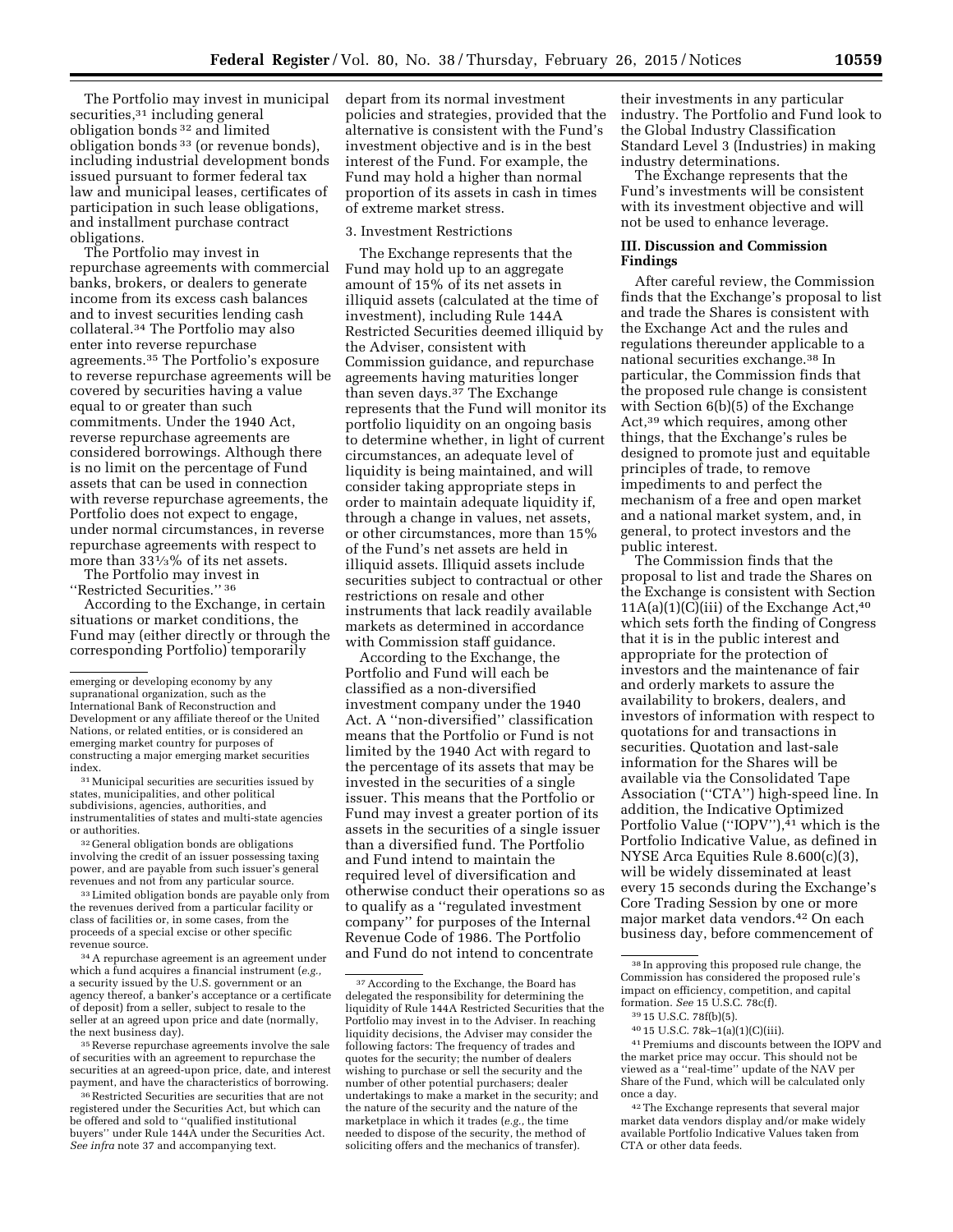trading in Shares in the Core Trading Session on the Exchange, the Fund will disclose on its Web site the Disclosed Portfolio, as defined in NYSE Arca Equities Rule 8.600(c)(2), that will form the basis for the Fund's calculation of NAV at the end of the business day.<sup>43</sup> In addition, a basket composition file, which includes the security names and quantities required to be delivered in exchange for the Fund's Shares, together with estimates and actual cash components, will be publicly disseminated daily prior to the opening of the New York Stock Exchange (''NYSE'') via the National Securities Clearing Corporation. The NAV will be determined as of the close of the regular trading session on the NYSE (ordinarily 4:00 p.m. Eastern time) on each day that the NYSE is open.44 Information

44The NAV per Share for the Fund will be computed by dividing the value of the net assets of the Portfolio (*i.e.,* the value of its total assets less total liabilities) by the total number of Shares outstanding. According to the Exchange, common stocks and other exchange-traded equity securities (including shares of preferred securities, convertible securities, ETPs, and QPTPs) generally will be valued at the last reported sale price or the official closing price on that exchange where the stock is primarily traded on the day that the valuation is made. Foreign equities and exchange-listed Depositary Receipts will be valued at the last sale or official closing price on the relevant exchange on the valuation date. If, however, neither the last sales price nor the official closing price is available, each of these securities will be valued at either the last reported sale price or official closing price as of the close of regular trading of the principal market on which the security is listed. According to the Exchange, the Trust will generally value listed futures and options at the settlement price determined by the applicable exchange. Nonexchange-traded derivatives, including OTC-traded options, swaps and forwards, will normally be valued on the basis of quotations or equivalent indication of value supplied by a third- party pricing service or major market makers or dealers. The Fund's OTC-traded derivative instruments will generally be valued at bid prices. Certain OTCtraded derivative instruments, such as interest rate swaps and credit default swaps, will be valued at the mean price. Unsponsored ADRs will be valued at the last reported sale price from the OTC Bulletin Board or OTC Link LLC on the valuation date. OTCtraded preferred securities and OTC-traded convertible securities will be valued based on price quotations obtained from a broker-dealer who makes markets in such securities or other equivalent indications of value provided by a thirdparty pricing service. Fixed income securities, including U.S. government obligations; TIPS; U.S.-

regarding market price and trading volume of the Shares will be continually available on a real-time basis throughout the day on brokers' computer screens and other electronic services. Information regarding the previous day's closing price and trading volume information for the Shares will be published daily in the financial section of newspapers.

The Exchange represents that the intra-day, closing and settlement prices of common stocks and other exchangetraded equity securities (including shares of Depositary Receipts, preferred securities, convertible securities, ETPs, and QPTPs) will be readily available from the national securities exchanges trading such securities as well as automated quotation systems, published or other public sources, or on-line information services such as Bloomberg or Reuters. Intra-day and closing price information for exchange-traded options and futures will be available from the applicable exchange and from major market data vendors. In addition, price information for U.S. exchange-traded options is available from the Options Price Reporting Authority. Quotation information from brokers and dealers or pricing services will be available for fixed income securities, including U.S. government obligations; TIPS; U.S. registered, dollar-denominated bonds of

registered, dollar-denominated bonds of foreign corporations, governments, agencies and supranational entities; sovereign debt; corporate bonds; ABS, RMBS, and CMBS (either agency or nonagency); CLOs; TBA transactions; municipal securities; inverse floaters and bank loans; and short-term instruments will generally be valued at bid prices received from independent pricing services as of the announced closing time for trading in fixed-income instruments in the respective market or exchange. In determining the value of a fixed income investment, pricing services determine valuations for normal institutional-size trading units of such securities using valuation models or matrix pricing, which incorporates yield and/or price with respect to bonds that are considered comparable in characteristics such as rating, interest rate, and maturity date and quotations from securities dealers to determine current value. Securities of investment companies (other than ETFs registered under the 1940 Act), including affiliated funds, money market funds and closed-end funds, will be valued at NAV. Rule 144A Restricted Securities, repurchase agreements, and reverse repurchase agreements will generally be valued at bid prices received from independent pricing services as of the announced closing time for trading in such instruments. Spot currency transactions will generally be valued at mid prices received from an independent pricing service converted into U.S. dollars at current market rates on the date of valuation. Foreign currency forwards normally will be valued on the basis of quotes obtained from broker-dealers or third party pricing services. In the event that current market valuations are not readily available or such valuations do not reflect current market value, the SSgA Master Trust's procedures require the Pricing and Investment Committee to determine a security's fair value if a market price is not readily available, in accordance with the 1940 Act.

foreign corporations, governments, agencies and supra-national entities; sovereign debt; corporate bonds; assetbacked and commercial mortgagebacked securities; residential mortgage backed securities (either agency or nonagency); CLOs; TBA transactions; municipal securities; inverse floaters and bank loans; and short-term instruments. Price information regarding OTC-traded derivative instruments, including, options, swaps, and spot and forward currency transactions, as well as equity securities traded in the OTC market, including Rule 144A Restricted Securities, OTCtraded preferred securities and OTCtraded convertible securities, is available from major market data vendors. Pricing information regarding each asset class in which the Fund or Portfolio will invest, including investment company securities, Rule 144A Restricted Securities, repurchase agreements, and reverse repurchase agreements will generally be available through nationally recognized data service providers through subscription arrangements. The Fund's Web site will include a form of the prospectus for the Fund and additional data relating to NAV and other applicable quantitative information.

The Commission further believes that the proposal to list and trade the Shares is reasonably designed to promote fair disclosure of information that may be necessary to price the Shares appropriately and to prevent trading when a reasonable degree of transparency cannot be assured. The Exchange will obtain a representation from the issuer of the Shares that the NAV per Share will be calculated daily and that the NAV and the Disclosed Portfolio will be made available to all market participants at the same time. Trading in Shares of the Fund will be halted if the circuit breaker parameters in NYSE Arca Equities Rule 7.12 have been reached or because of market conditions or other reasons that, in the view of the Exchange, make trading in the Shares inadvisable. In addition, trading in the Shares will be subject to NYSE Arca Equities Rule 8.600(d)(2)(D), which sets forth circumstances under which Shares of the Fund may be halted.

The Exchange represents that it has a general policy prohibiting the distribution of material, non-public information by its employees. The Exchange represents that the Adviser and Sub-Adviser are not registered as broker-dealers and that the Sub-Adviser is not affiliated with a broker-dealer. The Exchange represents, however, that the Adviser is affiliated with a broker-

<sup>43</sup>On a daily basis, the Fund will disclose on the Fund's Web site the following information regarding each portfolio holding, as applicable to the type of holding: Ticker symbol, CUSIP number or other identifier, if any; a description of the holding (including the type of holding, such as the type of swap); the identity of the security, commodity, index, or other asset or instrument underlying the holding, if any; for options, the option strike price; quantity held (as measured by, for example, par value, notional value, or number of shares, contracts, or units); maturity date, if any; coupon rate, if any; effective date, if any; market value of the holding; and the percentage weighting of the holding in the Fund's portfolio. The Web site information will be publicly available at no charge.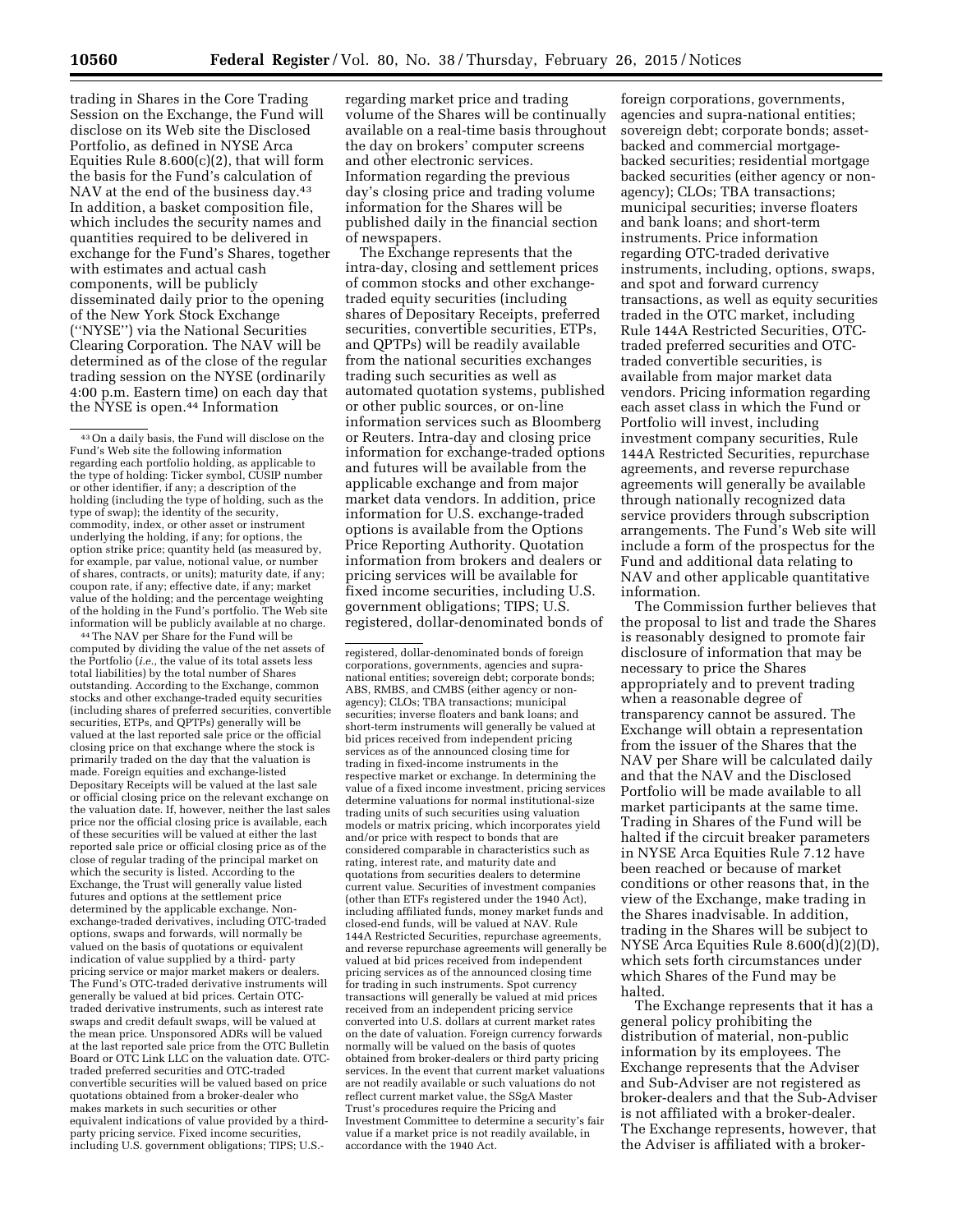dealer and that the Adviser has implemented a ''fire wall'' with respect to its broker-dealer affiliate regarding access to information concerning the composition of or changes to the Fund's portfolio.45 Prior to the commencement of trading, the Exchange will inform its Equity Trading Permit Holders in an Information Bulletin (''Bulletin'') of the special characteristics and risks associated with trading the Shares. The Exchange further represents that trading in the Shares will be subject to the existing trading surveillances, administered by the Financial Industry Regulatory Authority (''FINRA'') on behalf of the Exchange, which are designed to detect violations of Exchange rules and applicable federal securities laws.46

The Exchange represents that it deems the Shares to be equity securities, thus rendering trading in the Shares subject to the Exchange's existing rules governing the trading of equity securities. In support of this proposal, the Exchange has also made the following representations:

(1) The Shares will conform to the initial and continued listing criteria under NYSE Arca Equities Rule 8.600.

(2) The Exchange has appropriate rules to facilitate transactions in the Shares during all trading sessions.

(3) Trading in the Shares will be subject to the existing trading surveillances, administered by FINRA on behalf of the Exchange, which are designed to detect violations of

46The Exchange states that FINRA surveils trading on the Exchange pursuant to a regulatory services agreement. The Exchange is responsible for FINRA's performance under this regulatory services agreement.

Exchange rules and applicable federal securities laws, and these procedures are adequate to properly monitor Exchange trading of the Shares in all trading sessions and to deter and detect violations of Exchange rules and federal securities laws applicable to trading on the Exchange.

(4) FINRA, on behalf of the Exchange, will communicate as needed regarding trading in the Shares, exchange-traded options, common stocks, and other exchange-traded equity securities (including shares of preferred securities, convertible securities, ETPs, certain exchange-traded Depositary Receipts, and QPTPs), and futures, with other markets and other entities that are members of the ISG, and FINRA, on behalf of the Exchange, may obtain trading information regarding trading in the Shares and such exchange-traded instruments underlying the Shares from such markets and other entities. In addition, the Exchange may obtain information regarding trading in the Shares and such exchange-traded instruments underlying the Shares from markets and other entities that are members of ISG or with which the Exchange has in place a comprehensive surveillance sharing agreement.<sup>47</sup> The Exchange states that FINRA, on behalf of the Exchange, is able to access, as needed, trade information for certain fixed income securities held by the Fund reported to FINRA's Trade Reporting and Compliance Engine and that FINRA also can access data obtained from the Municipal Securities Rulemaking Board relating to municipal bond trading activity for surveillance purposes in connection with trading in the Shares.

(5) Prior to the commencement of trading, the Exchange will inform its Equity Trading Permit Holders in a Bulletin of the special characteristics and risks associated with trading the Shares. Specifically, the Bulletin will discuss the following: (i) The procedures for purchases and redemptions of Shares in Creation Unit aggregations (and that Shares are not individually redeemable); (ii) NYSE Arca Equities Rule 9.2(a), which imposes a duty of due diligence on its Equity Trading Permit Holders to learn the essential facts relating to every customer prior to trading the Shares; (iii) the risks involved in trading the Shares during the Opening and Late Trading Sessions when an updated

Portfolio Indicative Value will not be calculated or publicly disseminated; (iv) how information regarding the Portfolio Indicative Value and the Disclosed Portfolio is disseminated; (v) the requirement that Equity Trading Permit Holders deliver a prospectus to investors purchasing newly issued Shares prior to or concurrently with the confirmation of a transaction; and (vi) trading information.

(6) For initial and continued listing, the Fund will be in compliance with Rule 10A-3 under the Act,<sup>48</sup> as provided by NYSE Arca Equities Rule 5.3.

(7) The Fund may hold up to an aggregate amount of 15% of its net assets in illiquid assets (calculated at the time of investment), including Rule 144A Restricted Securities deemed illiquid by the Adviser, consistent with Commission guidance, and repurchase agreements having maturities longer than seven days.49

(8) The Fund will generally seek to invest in corporate bond issuances that have at least \$100,000,000 par amount outstanding in developed countries and at least \$200,000,000 par amount outstanding in emerging market countries. The Fund will invest in bank loans that are primarily senior loans, including loan participations or assignments whose loan syndication exceeds \$300 million.

(9) The Portfolio: (a) May invest up to 20% of its assets in derivatives, including exchange-traded futures on Treasuries or Eurodollars; U.S. exchange-traded or OTC put and call options contracts and OTC or exchangetraded swap agreements (including interest rate swaps, total return swaps, excess return swaps, and credit default swaps); (b) will enter into CDS agreements only with counterparties that meet certain standards of creditworthiness; (c) may invest up to 20% of its net assets in the aggregate in non-agency RMBS, CMBS, and ABS (including CLOs); (d) may invest up to 25% of its net assets in corporate high yield securities; (e) may invest up to 15% of its net assets in securities denominated in foreign currencies, and may invest beyond this limit in U.S. dollar-denominated securities of foreign issuers; (f) may invest up to 25% of its net assets in securities and instruments that are economically tied to emerging market countries; and (g) may invest up to 20% of its net assets in one or more ETPs that are QPTPs and whose principal activities are the buying and selling of commodities or options,

<sup>45</sup>*See supra* note 5. The Exchange states that an investment adviser to an open-end fund is required to be registered under the Investment Advisers Act of 1940 (''Advisers Act''). As a result, the Adviser and Sub-Adviser and their related personnel are subject to the provisions of Rule 204A–1 under the Advisers Act relating to codes of ethics. This Rule requires investment advisers to adopt a code of ethics that reflects the fiduciary nature of the relationship to clients as well as compliance with other applicable securities laws. Accordingly, procedures designed to prevent the communication and misuse of non-public information by an investment adviser must be consistent with Rule 204A–1 under the Advisers Act. In addition, Rule 206(4)–7 under the Advisers Act makes it unlawful for an investment adviser to provide investment advice to clients unless such investment adviser has (i) adopted and implemented written policies and procedures reasonably designed to prevent violation, by the investment adviser and its supervised persons, of the Advisers Act and the Commission rules adopted thereunder; (ii) implemented, at a minimum, an annual review regarding the adequacy of the policies and procedures established pursuant to subparagraph (i) above and the effectiveness of their implementation; and (iii) designated an individual (who is a supervised person) responsible for administering the policies and procedures adopted under subparagraph (i) above.

<sup>47</sup>For a list of the current members of ISG, *see [www.isgportal.org.](http://www.isgportal.org)* The Exchange notes that not all components of the Disclosed Portfolio for the Fund may trade on markets that are members of ISG or with which the Exchange has in place a comprehensive surveillance sharing agreement.

<sup>48</sup> 17 CFR 240.10A–3.

<sup>49</sup>*See supra* note 37.